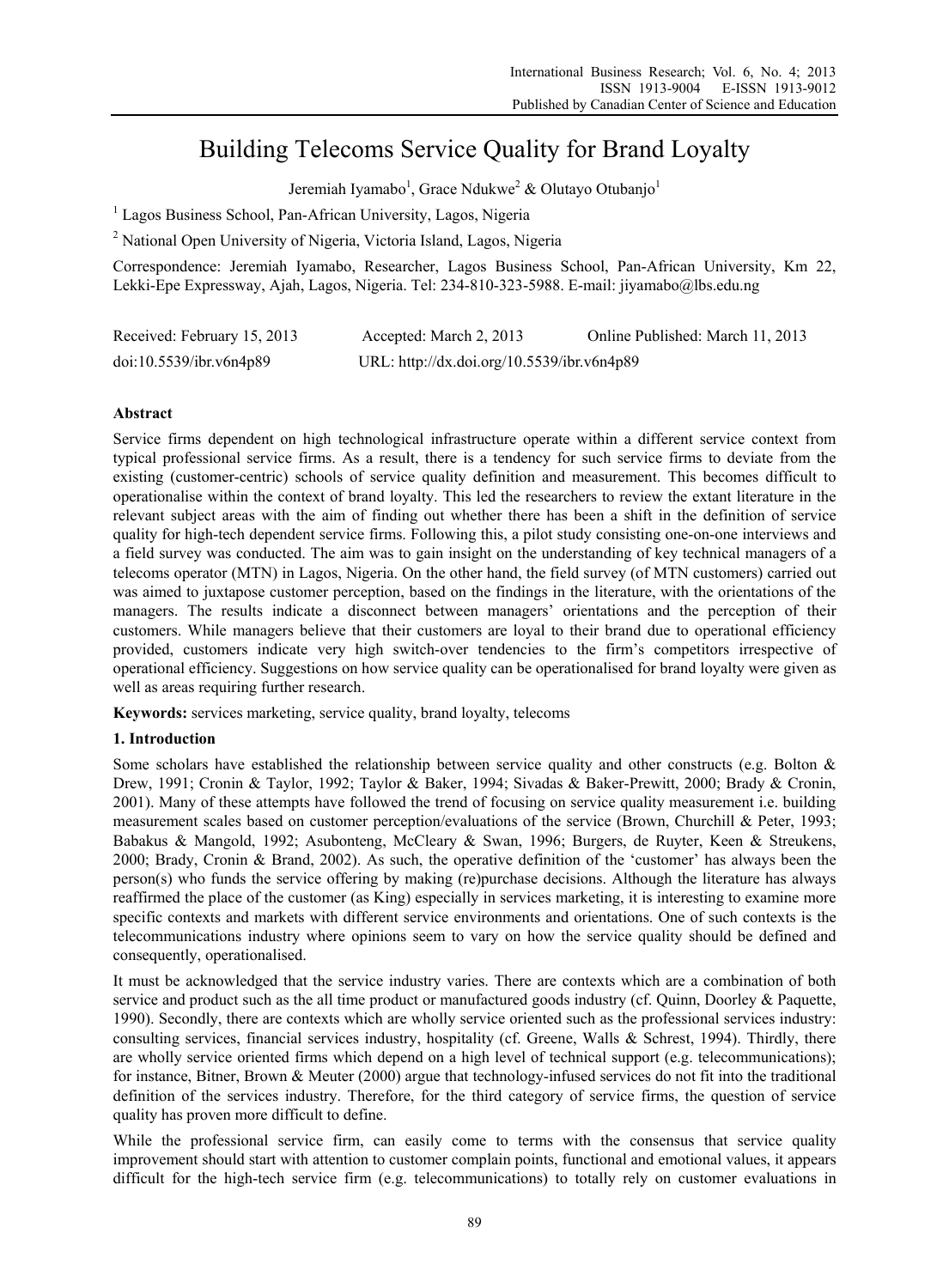defining service quality. This may depend on the ability of the operating environment to vary the tolerance dial (i.e. what the customer considers totally unacceptable versus what he is willing and able to tolerate). However, it can be averred that all firms are continuously in the struggle to attain brand loyalty – a construct completely woven around the customer. An interesting question therefore remains: how the service quality of a firm with high technological dependency, leads to brand loyalty. This concern will also consist of what constitutes service quality of such a firm by investigating the question conceptually as well as by drawing on insight from a pilot study.

## **2. Literature Review**

## *2.1 Product Quality versus Service Quality*

The ancestral home of the service quality scholarly debate can be traced to the literatures on manufactured goods and customer satisfaction (e.g. Cardozo, 1965; Howard & Sheth, 1969; Olson & Dover, 1976; Oliver, 1977, 1980; Juran, 1988; Anderson & Sullivan, 1993; Anderson, Fornell & Lehmann, 1994) which make use of the disconfirmation paradigm as a theoretical foothold. This approach to understanding quality evaluates the disconfirmed expectations of customers vis-à-vis product performance (Olshavsky & Miller, 1972; Oliver, 1980; Churchill & Surprenant, 1982) which Churchill and Surprenant (1982) enumerate as operating on three levels: 1) expected level; 2) below expectation; and 3) above expectation. The theory, therefore, became the foundation for understanding service quality as proposed by Parasuraman, Zeithaml & Berry (1985) – forming the basis for several service quality measurement scales (Babakus & Mangold, 1992; Dabholkar, 1996; Parasuraman, Zeithaml & Malhotra, 2005; Abdullah, 2006; Landrum *et al.*, 2009; Kelkar, 2010; van Dun, Bloemer & Henseler, 2011). Accordingly, the disconfirmation paradigm requires ascertaining customer expectations. In other words, some level of response system must be created to determine what the expectations of customers are (or are not). However, the definition of goods quality as an objective (i.e. products) rather than a subjective (i.e. services) concept by some scholars (Crosby, 1979; Garvin, 1983; Holbrook & Corfman, 1985; Zeithaml, 1988) puts the understanding of quality at a crossroad. Consequently, it triggers the idea of 'very appropriate' versus 'somewhat acceptable' measures. More illustratively, in the manufacturing of a product, the firm tries to achieve certain high (product) quality standards. These standards are considered the reserve of the firm's technical staff in terms of knowledge, articulation and measurement. Indeed, it becomes fortuitous to observe that other product quality research efforts (e.g. Milgrom & Roberts, 1986; Rao & Monroe, 1989; Darwar & Parker, 1994) seem to pull this thinking to a more customer-based dimension.

In the extant service quality discourse however, the above-stated complication does not arise. Instead what the literature records is an overwhelming focus on service quality measurement scales (Parasuraman, Zeithaml & Berry, 1988; Cronin & Taylor, 1992; Teas, 1993; Buttle, 1996; Dabholkar, 1996; Fogarty, Catts & Forlin, 2000; Dabholkar, Shepherd & Thorpe, 2000; Dean, 2004; Parasuraman, Zeithaml & Malhotra, 2005). Although, the measurement studies were preceded (and have been scantily punctuated) by attempts to theorize and conceptualize the construct (Parasuraman, Zeithaml & Berry, 1985; Cronin & Taylor, 1992, 1994; Mattsson, 1992; Grönroos, 1993; Zeithaml, Berry & Parasuraman, 1993, 1996), the dominant theme in service quality scholarly debate still remains measurement scales. Notwithstanding, attempts to refine the conceptualization of what service quality is, have adhered to the consensus that the quality of a service is best determined by customer perception (Parasuraman, Zeithaml & Berry, 1988; 1994, Bolton & Drew, 1991; Cronin & Taylor, 1992; 1994; Asubonteng, McCleary & Swan, 1996; Brady, Cronin & Brand, 2002, Dean, 2004). In addition to the debate's evolution, a closer examination of how product quality should be defined reveals a remarkable shift from the traditional understanding of its early scholars (Crosby, 1979; Garvin, 1983; Holbrook & Corfman, 1985; Zeithaml, 1988). This new understanding, therefore, situates the so-called 'objective' within the 'subjective' definition of quality.

Perhaps, one of the earliest elucidating analysis of product quality is found in Kotler, Armstrong & Cunningham (1991) where the authors use 'performance quality' as a synonym for 'product quality' when referring to quality level. According to the authors, product quality is best defined as the "level at which a product performs its functions". The second level of defining product quality is the consistency (defects elimination) with which brands are able to deliver their initiated performance quality over a period of time. Fusing this understanding with the contributions from the services marketing literature, (see, Vargo & Lusch, 2004; Vargo & Morgan, 2005; Lusch & Vargo, 2006), a product need not have the highest level of performance for it to score highly in terms of service quality. While a product may operate at a given performance level, its ability to fulfill its slated 'performance level' consistently falls within the domain of service quality – which is inclusive of the various points of interactions the customer may have with the brand. Through this understanding, the product (though made up of physical, tangible features) is situated within a service; that is, it goes further to 'the how' of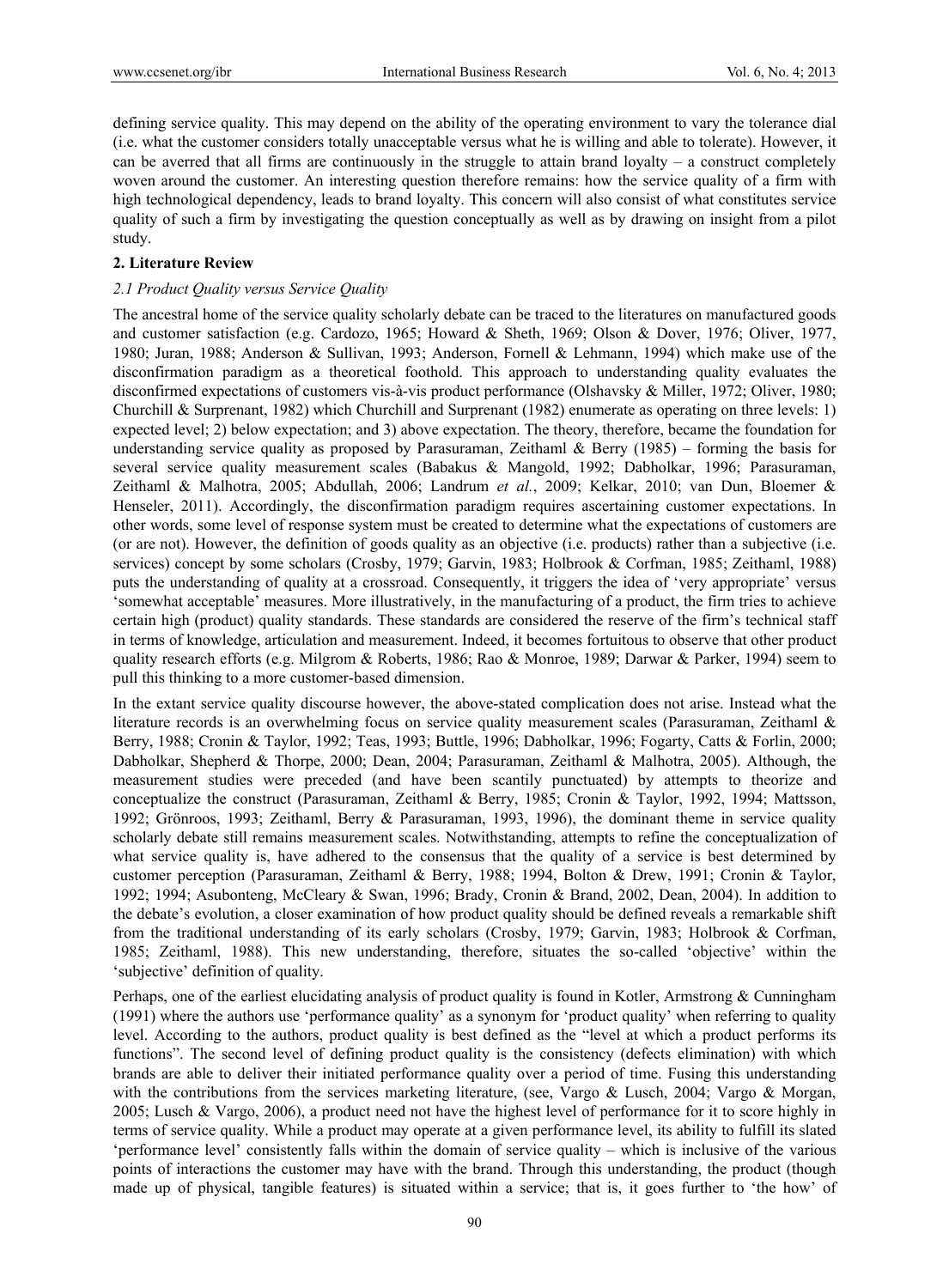consistently delivering the tangible product to the customer rather than merely the physical attributes of the product. Therefore, the brand defines the performance level of its product range based on customer perceptions obtained through in-depth market research prior to market entry. Certainly, this decision is also moderated by the market segment the brand chooses to operate in. However, it does not eliminate the 'customer perception' function. Total Quality Management (TQM) models on the other hand, appear to focus only on general management processes (e.g. Powell, 1995; Porter & Parker, 1993; Kanji, Malek & Tambi, 1999) in the delivery of both product and service quality.

### *2.2 Service Brand Loyalty*

Several researchers (Phillips, Chang & Buzzell, 1983; Parasuraman, Zeithaml & Berry, 1985; Aaker, 1991; Bolton & Drew, 1991; Philip & Hazlett, 1997; McDonald, de Chernatony & Harris, 2001) agree that there are several strategic benefits of service quality (e.g. brand equity, profitability, ROI, market share increase and GNP). Based on these findings, we can conclude that these strategic benefits cannot fully be operationalised outside the ambit of the customer loyalty to the brand. To this end, empirical studies have been carried out to establish the relationship between other constructs and service/brand loyalty (Cronin & Taylor, 1992; Boulding *et al*., 1993; Johnston, 1995; Gremler & Brown, 1996; Bloemer, Ruyter & Peeters, 1998; de Ruyter, Wetzels & Bloemer, 1998; Caruana, 2002; Yi & Jeon, 2003). These studies have also identified extraneous variables defining this relationship (e.g. switching cost, customer satisfaction and brand image) However, the question of how the brand loyalty framework is to be constructed remains an elusive concern for even academic scholars – especially when a relationship has to be established between service quality and brand loyalty.

Building the brand loyalty framework requires an examination of purchase behaviour studies – through which brand loyalty is operationalised. In other words, research has long established that it implies a repeat purchase pattern in favour of one brand against competitors per individual customer (cf. Ehrenberg, Goodhardt & Barwise, 1990). Invariably, brand loyalty implies profitability for the favoured firm. Contrary to Ehrenberg, Goodhardt & Barwise's theory which restrains loyalty to repeat buying – to be achieved by deep market penetration – other researchers (Dick & Basu, 1994; Bloemer, Ruyter & Peeters, 1998) recognize that other variables (e.g. public policy, monopoly, switching barriers and competition) play out to determine market share figures. In addition, earlier scholars (e.g. Day, 1969; Bass, 1974) have criticized the use of repeat purchases as a measure for brand loyalty for its lack of conceptual and empirical soundness. Therefore, merely relying on market penetration and expansion may only provide a short-lived advantage rather than a strategic brand building approach. Real brand building for brand loyalty requires an appreciation of the brand equity components towards understanding those psychosocial (as well as functional) values endearing customers to the brand rather than just repeat purchases (Aaker, 1991; Gremler & Brown, 1996; de Chernatony & Dall'Olmo Riley, 1998). This approach will reveal customers' intentions and tendencies to (re)purchase – a more reliable indication of service loyalty. Following this, the service brand can achieve higher competitiveness by exploring avenues to eliminate loyalty barrier factors (e.g. switching barriers) as a strategy to maximize loyalty-volume.

| Stage 1 | Stage 2 | Stage 3                             | Stage 4 |
|---------|---------|-------------------------------------|---------|
|         |         | Cognitive Affective Conative Action |         |

Figure 1. Customer loyalty framework (Gilmore, 2003)

Gilmore's (2003) model – drawn from earlier studies (Jacoby & Kyner, 1973; Dick & Basu, 1994; Oliver, 1997) – puts this more succinctly by explaining a four-stage process leading to loyalty which begins at the level of the cognition (see Figure 1). At the cognitive level, the service experience of the customer is subjected to the rigours of his mental processes. This is judged on the basis of the customer's understanding of himself and of the world – to determine what is acceptable and what is unacceptable. This phase is best explained using a social theory – cognitive dissonance – to understand an individual's disposition towards stimuli received from his environment (cf. Festinger & Carlsmith, 1959; Pallak & Pittman, 1972; Elliot & Devine, 1994; Aronson, 1997). The result is the attitudinal inclination towards the brand; wherein all of the positive emotional and psychosocial valuations are deposited. This is followed by a desire to demonstrate an appreciation of these positive valuations (i.e. the conative level). However, (as discussed earlier) whether such a desire is actually fulfilled is a different concern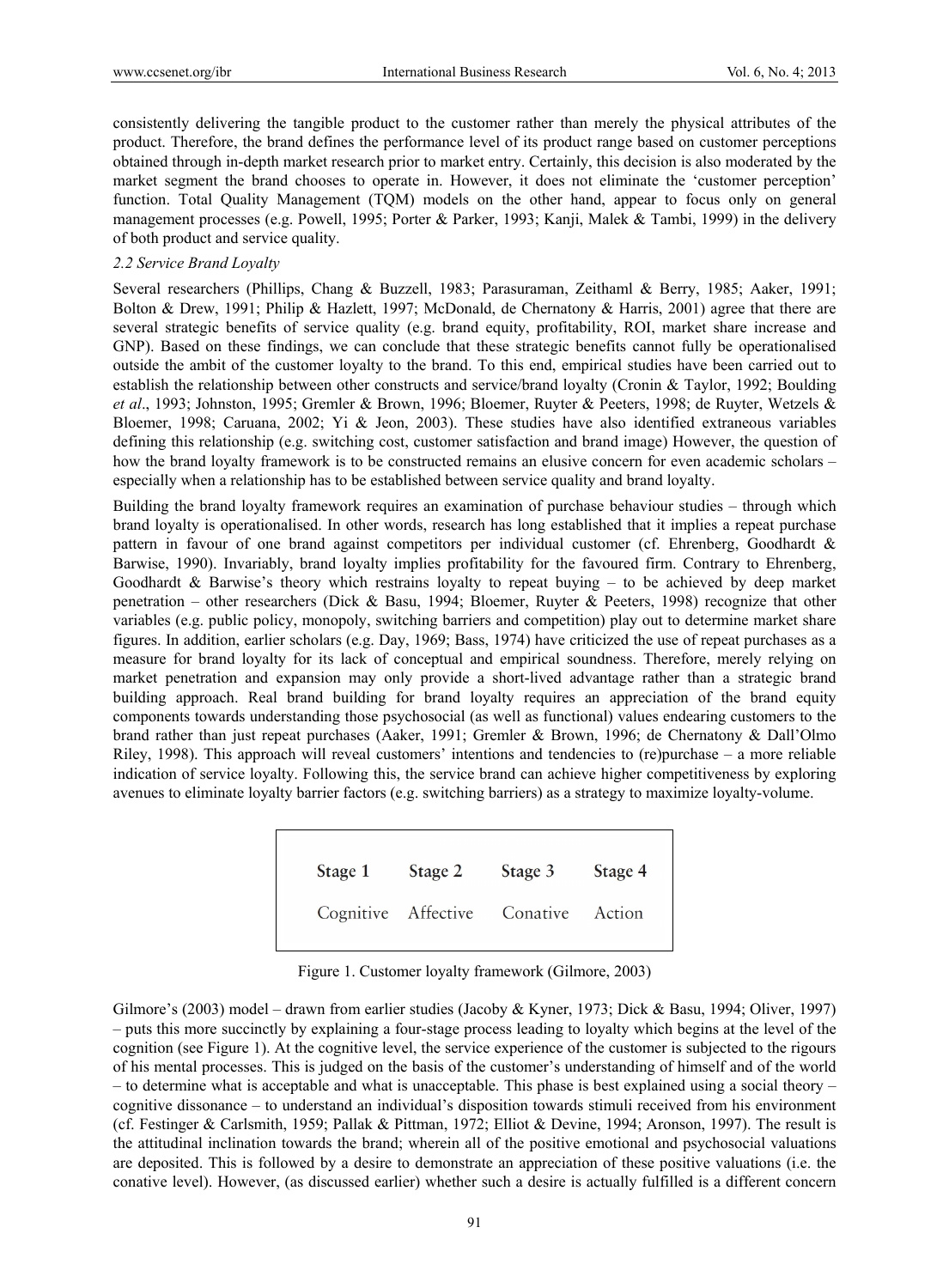which depends on multivariate barriers impeding the commitment. Therefore, in many instances, loyalty to a brand occurs without a purchase commitment. Conversely, purchase commitments do not necessarily imply brand loyalty. Rather, voluntary efforts by (potential) customers to inconvenience themselves in favour of a given brand (e.g. word-of-mouth communication and brand advocacy) better reflect their loyalty to a particular brand (Gremler & Brown, 1996; Gilmore, 2003). Such efforts accumulate goodwill for brands which come very valuable in the long-term.

# **3. Research Method**

A pilot study was chosen to gain insight on 1) the understanding key technical employees of a telecoms service firm have of service quality and brand loyalty 2) how customers of the telecoms service firm perceive its service quality and 3) whether customers of the telecoms service firm indicate loyalty to the brand. To this effect, two categories of respondents were chosen for this study: 1) senior technical employees of MTN (a telecoms service firm in Nigeria) and, 2) customers of MTN. Data collected from regulators of the telecoms industry in Nigeria (NCC) indicates that MTN has the largest market share (approximately 49%) in the GSM category of telecoms providers as at September, 2012 (see Table 1). In addition to mobile telephony, the firm also provides broadband internet services for the Nigerian market. This background informed the choice of the service provider under study versus its competitors.

To this effect, five MTN technical-oriented managers were interviewed to gain insight on 1) how they perceive their brand, 2) their understanding of how the service quality of their brand should be measured and, 3) how they would explain MTN's performance vis-à-vis its large market share. These employees were selected on the basis of years of experience with the firm (i.e. ranging between  $3 - 6$  years) as well as the key technical positions they hold: network managers, transmission engineers, inter-connection and planning managers. The responses of respective managers were further tabulated to aid understanding as well as to reflect key contributions during the interviews (see. Table 2).

Table 1. Telecoms operator data in Nigeria (note 1)

| Latest Data: Quarter 3 - 2012          |               |            |            |              |  |
|----------------------------------------|---------------|------------|------------|--------------|--|
| <b>OPERATOR</b>                        | <b>Dec-11</b> | Mar-12     | $Jun-12$   | $Sep-12$     |  |
| <b>MTN Nigeria Communications</b>      | 41,641,089    | 42,898,581 | 43,184,470 | 45,639,749   |  |
| <b>Globacom Limited</b>                | 19,886,014    | 20,846,604 | 21,986,864 | 22,260,822   |  |
| <b>Celtel Nigeria Limited (AirTel)</b> | 18,028,385    | 18,600,435 | 19,820,440 | 21, 101, 758 |  |
| <b>MTEL Limited</b>                    | 258,520       | 258,520    | 258.520    | 258.520      |  |
| <b>EMTS Limited (Etisalat)</b>         | 10,752,230    | 11,927,840 | 13,063,445 | 14,392,531   |  |
| <b>Sub-Total (GSM)</b>                 | 90,566,238    | 94,531,980 | 98,313,739 | 103,653,380  |  |
|                                        |               |            |            |              |  |

Operator Data: Table 1 above displays the number of subscribers per each individual telecoms operator on a quarterly basis.

The second stage of data collection involved a survey of MTN customers in the Eti-Osa region of Lagos Island which consists of Ikoyi, Victoria Island and the Lekki Peninsula in Lagos, Nigeria. This region is host to both the head office of MTN as well as six strategically placed MTN offices/centres. Lagos Island is also at the core of Nigeria's commercial nerve centre with blue-chip firms such as Exxon Mobil, Chevron, Google, NLNG, Accenture, and virtually all of Nigeria's financial services firms operating from the island. MTN customers residing, operating their businesses or working in this region of Lagos sit comfortably in either the middle or upper class of the Nigerian society. A simple random sampling technique was therefore, employed to constitute a sample size of 150 respondents – over 74% of which were eligible to work. This technique provided equal opportunity for the members of the study population. Although the larger margin of sampling error ascribed to this technique is well acknowledged, it appeared to be the most appropriate for a rapidly mobile study population since it was difficult to determine just how many subscribers were on the Island at a given time. Moreover, the complexity was made more apparent with the inability of the firm to provide specific data necessary for stratified sampling.

It may be important to reiterate that the objective of the study is to gain insight on employee and customers' understanding of the service quality and brand loyalty of a service firm rather than actually measure service quality perceptions. Following this, we found that building a measurement scale through a scale purification process was unnecessary neither was it necessary to adopt an existing scale due to the highly contextualized nature of the research. Therefore, the data collection instrument used for the MTN customer survey was a structured questionnaire designed to gain insight on customer perception of the service quality and their loyalty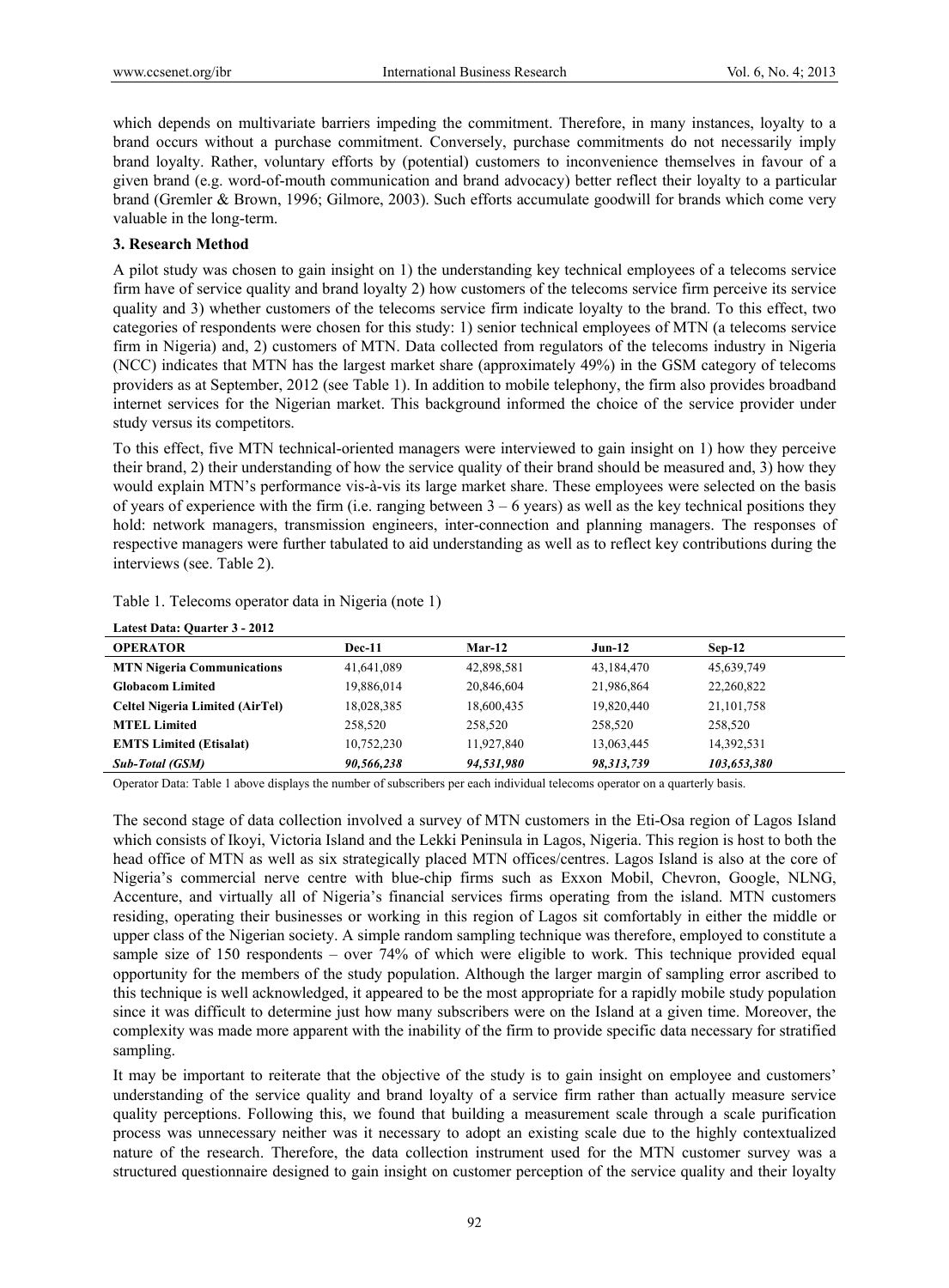to the brand. In effect, six critical questions were built into the questionnaire and have been selected for analysis. Respondents were required to give their ratings on possible categories rather than on scaled items (see Appendixs  $1 - 6$ ).

|  |  |  |  | Table 2. Responses of MTN technical employees |
|--|--|--|--|-----------------------------------------------|
|--|--|--|--|-----------------------------------------------|

|                |                                                                                  | Respondent 1                                                         | Respondent 2                                             | Respondent 3                  | Respondent 4                         | Respondent 5                   |
|----------------|----------------------------------------------------------------------------------|----------------------------------------------------------------------|----------------------------------------------------------|-------------------------------|--------------------------------------|--------------------------------|
|                | Job function                                                                     | Interconnect manager                                                 | Fixed<br>Manager,                                        | Transmission core             | <b>IP</b><br>planning                | lead<br>IP<br>Team             |
|                |                                                                                  |                                                                      | network planning                                         | planning engineer             | engineer                             | planning                       |
| Q <sub>1</sub> | Duration with MTN                                                                | 4 years                                                              | 4 years                                                  | $3\frac{1}{2}$ years          | 4 years                              | 6 years                        |
| Q <sub>2</sub> | Judgment on MTN<br>quality                                                       | Improving                                                            | Excellent                                                | Fantastic                     | Excellent                            | Superb                         |
| Q <sub>3</sub> | How do you measure                                                               | Meets standards set                                                  | Product life span $\&$                                   | Market share                  | How it meets                         | Durability<br>&                |
|                | quality?                                                                         | by stakeholders                                                      | revenue generated                                        |                               | With<br>customer<br>requirements     | general appeal to<br>customers |
| O <sub>4</sub> | Will you say your<br>customers<br>experience the same<br>quality                 | Near perfect                                                         | yes                                                      | yes                           | Yes<br>but<br>not<br>always          | Yes                            |
| O <sub>5</sub> | Do you think MTN'S<br>market share is as a<br>result of quality                  | It could<br>be.<br>but<br>mainly<br>innovation<br>and sustainability | Yes $\&$<br>also the<br>brand                            | Yes<br>&<br>wider<br>coverage | Yes & product<br>integrity           | Yes                            |
| O <sub>6</sub> | To what extent does<br><b>MTN</b><br>quality<br>influence<br>customer<br>loyalty | To a great extent                                                    | To a great extent                                        | To a large extent             | To a great extent                    | A<br>large<br>very<br>extent   |
| O <sub>7</sub> | for<br>Other<br>reasons<br>brand loyalty                                         | More people use it                                                   | Competitive price,<br>CSR initiatives $\&$<br>innovation | Wider coverage                | Improved<br>customer<br>relationship | Limited choices                |

Description: As shown in Table 2, five key MTN technical managers give responses on service quality delivery and reasons for brand loyalty.

### **4. Discussion of Findings**

Of the five employees interviewed, only two (employees 4 and 5) recommend that that the brand's quality of service should be measured from the perspective of the customer (Table 2, Q3). Although the use of the phrase "standards met by stakeholders" (by respondent 1) includes customers in a broad sense – as it is used in the marketing literature – stakeholders in this context refers to investors, suppliers and other firms who provide ancillary services to MTN. This implies that technical staff of MTN subscribe to the orientation that for tech-laden services, the firm is in a better position to understand what is meant by 'quality' and as a result, define how it should be executed. This orientation does not appear to be isolated from findings of previous research. Rather, it corresponds with Gilmore (2001) and Marr & Neely (2004). For instance, research findings indicate that telecoms service firms are usually biased towards operational efficiency measures as against intangible value drivers (Miciak & Desmanais, 2001). In so doing, they interpret operational measures as service quality measures in some cases, and in other cases, focus on operational measures as the basis for service quality – while totally abandoning customer perception of attitudes and behaviours of the firm's employees. Contrary to this unidimensional view, a recent research work (qualitative and scale development) towards building a service quality measurement scale for a call centre (see. van Dun, Bloemer & Henseler, 2011) reveals ten dimensions for measuring service quality consisting of both operational and psychometric measures: accessibility, waiting time, voice-response-unit, knowing the customer, empathy, reliability, customer focus, customer satisfaction, trust and affective commitment.

Also, there is a close consensus by the employees (save, respondent 4) that they deliver high service quality to their customers consistently (Table 2, Q4). This impression appears to be consistent with customer perception of service quality – which 55% of surveyed customers ranked highly (see Appendix 2). This implies that to a highly significant degree, there is an indication that MTN is perceived as delivering high service quality. Again, this is only an indication rather than conclusive evidence since the questionnaire item is neither designed as a scaled item nor is the questionnaire itself, a standardized service quality measurement instrument. For question 4 (Table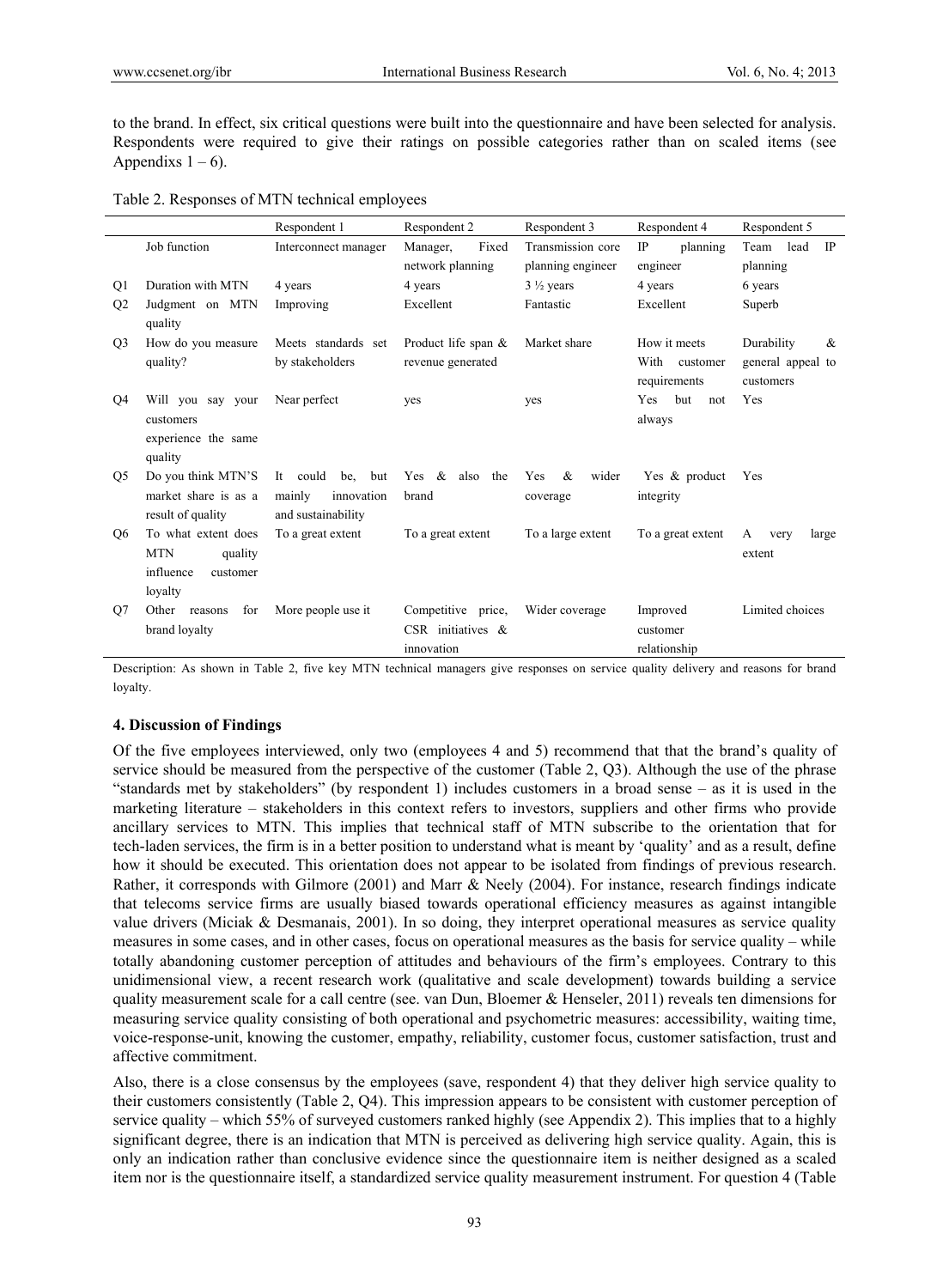2, Q4), the employees give reasons for the large market share as bordering on the firm's efforts and activities such as its ability to be consistently innovative, its brand communication and strong market penetration. 'Product integrity' given as a reason for large market share by respondent 4 (Figure 1, Q5), is similar to innovation consistency earlier stated by the employees. In addition, all employees are certain that the service quality of the firm is the causal antecedent of customer loyalty to their brand. Again, it should be noted that the 'service quality' referred to is based on the coherence of their orientation discussed in section 2.1 above, and buttressed by their responses as shown in Table 2. Certainly, the product orientation is even more apparent with the employees' responses to question 7 (Table 2, Q7).

Evidently, the responses of employees 1 and 3 to question 7 (Table 2, Q7) coheres with Ehrenberg, Goodhardt & Barwise's (1990) theory which relies on deep market penetration as a strategy for gaining brand loyalty. However, it is interesting to note the response of employee 5 who indicates "limited options" which appears to be consonant with the arguments of more recent brand loyalty scholars (e.g. Dick & Basu, 1994; Bloemer, de Ruyter & Peeters, 1998) who indicate that switching barriers could hinder loyalty to a brand by preventing potential (loyal) customers from choosing their preferred brand. The responses of employees 2 and 4, however, seems to be a departure from the orientations of their colleagues in this instance – by proffering strategic branding reasons for loyalty: CSR, customer relationship, competitiveness and innovation.

Juxtaposing the responses of the MTN employees with customers' understanding and perception of the firm's service quality and brand loyalty reveals a significant level of discord; for instance, Appendix 4 shows that only 35% of respondents agree that they use the service because of its quality. This implies that although, customers rate the (possibly, operational) quality of the firm highly, there could be other factors pulling customers to the brand. In another vein, granted that operational quality is guaranteed, it requires much more to endear a customer to a brand to the level of loyalty. This is reinforced by about 45% of respondents who admit that the reason they have remained with the network is because it provided their first phone number and switching to a different (perhaps, preferable) service provider implies they will suffer the consequence and inconvenience of changing their phone number (see Appendix 6). In addition, an overwhelming 68% of respondents admit that they will switch to another network if it offers the same or better services (see Appendix 5). This high tendency to switch to MTN's competition invariably represents a very low indication of customer loyalty to the brand despite the assumptions of MTN employees (see Table 2). Furthermore, it also indicates that if the switching barriers could be reduced or eliminated, MTN may lose many of its customers. On the other hand, evidence from Appendixs 2 and 3, show a diversion from the data in Appendixs 4, 5 and 6. Approximately, 45% of customers indicate that they have high ratings for MTN's quality and there also seems to be a high customer satisfaction level by 47% of respondents for the quality of service (see Appendix 3). This led the researchers to believe that the results from the field survey are not very conclusive. Nonetheless, it provides indications that on the basis of customer loyalty to the MTN brand, there is a huge gap between the perceptions of employees and intentions of customers.

### **5. Conclusion**

The literature on service quality has been furnished by a long tradition of very rich debates. As much as many of these studies have shown dissenting opinions in terms of theory and measurement, there is an agreement on what perspective it should be measured – the customer's. However, as shown in the findings from the one-on-one interviews with key technical managers of a telecoms service firm, there seems to be an impression, within the circles of management, that high-tech dependent service firms should define what service quality is. As a result, in the measurement of the quality of service, such firms tend to focus on operational dimensions which are more related to the technology necessary to operate and deliver the service. This does not imply that telecoms service firms are not concerned about measuring service quality from the perspectives of customers. Indeed, many telecoms firms carry out regular surveys. However, the literature has shown that there is a tendency to populate such measurement instruments with operational questionnaire items while excluding relevant psychometric dimensions. Therefore, the findings of our field research – in a different business context – further corroborate what is found in the call centre measurement literature.

On the other hand, results from the survey of customers of the telecoms firm under study, further confirm the impressions of MTN employees in terms of the level of operational efficiency. The results also indicate that it is not enough for a firm to offer high service quality. Indeed, services marketing scholars (e.g. Grönroos, 1982) continue to reiterate this point by stating that service processes (i.e. points of interaction) lead to the high score points that matter most to the customer. Service firms can then borrow from the contributions of Kotler, Armstrong & Cunningham's (1999) explication of product quality by choosing to operate at a chosen operational level and focusing more attention to the consistency of excellent service delivery. If therefore, the service firm is to achieve brand loyalty, it must focus attention to aligning with the emotional and psychosocial values of its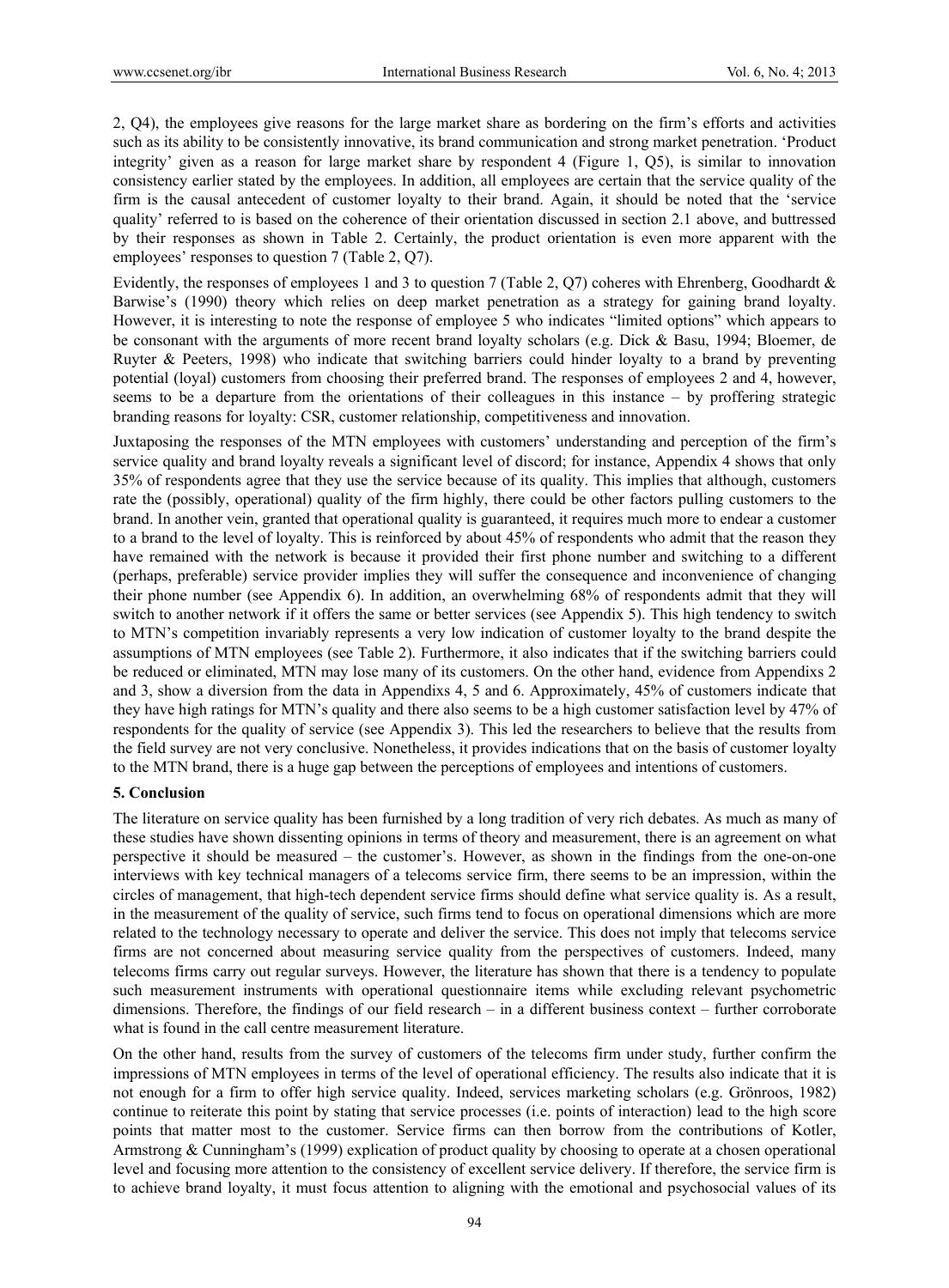customers in its service delivery while not shifting attention from its strategic brand building efforts to reinforce its commitment to those psychosocial values.

As indicated earlier, the purpose of this pilot study was to gain insight on key technical employees and customers' definition of service quality vis-à-vis brand loyalty. Further research to measure the actual level of service quality and customer loyalty to the MTN brand is therefore required for more insightful and conclusive results. Such an effort should include extensive qualitative research of existing and potential customers of telecoms services across Nigeria leading to a scale purification process and resulting in a contextualized measurement scale for service quality. While several of such scales exist in other contexts, much to the knowledge of the researchers, such a scale remains yet to be developed for the Nigerian context.

#### **References**

Aaker, D. (1991). *Managing brand equity.* New York: The Free Press.

- Abdullah, F. (2006). The development of HEdPERF: A new measuring instrument of service quality for the higher education sector. *International Journal of Consumer Studies*, *30*(6), 569-581. http://dx.doi.org/10.1111/j.1470-6431.2005.00480.x
- Anderson, E. W., Fornell, C., & Lehmann, D. R. (1994). Customer satisfaction, market share, and profitability: Findings from Sweden. *Journal of Marketing, 58*, 53-66. http://dx.doi.org/10.2307/1252310
- Anderson, E. W., & Sullivan, M. W. (1993). The antecedents and consequences of customer satisfaction for firms. *Marketing Science, 12*(2), 125-143. http://dx.doi.org/10.1287/mksc.12.2.125
- Aronson, E. (1997). Back to the future: Retrospective review of Leon Festinger's 'A Theory of Cognitive Dissonance'. *The American Journal of Psychology, 110*(1), 127-137. http://dx.doi.org/10.2307/1423706
- Asubonteng, P., McCleary, K. J., & John, E. S. (1996). SERVQUAL revisited: a critical review of service quality. *The Journal of Services Marketing , 10*(6), 62-81. http://dx.doi.org/10.1108/08876049610148602
- Babakus, E., & Mangold, W. G. (1992). Adapting the SERVQUAL scale to hospital services: An empirical investigation. *HSR: Health Services Research, 26*(6), 767-786.
- Bass, F. (1974). The theory of stochastic preference and brand switching. *Journal of Marketing Research, 11*, 1-20. http://dx.doi.org/10.2307/3150989
- Bitner, M. J., Brown, S. W., & Meuter, M. L. (2000). Technology infusion in service encounters. *Journal of the Academy of Marketing Science*, 138-149. http://dx.doi.org/10.1177/0092070300281013
- Bloemer, J., de Ruyter, K., & Peeters, P. (1998). Investigating drivers of bank loyalty: the complex relationship between image, service quality and satisfaction. *International Journal of Bank Marketing, 16*(7), 276-286. http://dx.doi.org/10.1108/02652329810245984
- Bolton, R. N., & Drew, J. H. (1991). A longitudinal analyses of the impact of service changes on customer attitudes. *Journal of Marketing, 55*, 1-9. http://dx.doi.org/10.2307/1252199
- Boulding, W., Kalra, A., Staelin, R., & Zeithaml, V. (1993). A dynamic process model of service quality: from expectations to behavioural intentions. *Journal of Marketing Research, 30*, 7-27. http://dx.doi.org/10.2307/3172510
- Brady, M. K., Cronin, J. J., & Brand, R. R. (2002). Performance-only measurement of service quality: A replication and extension. *Journal of Business Research*, *55*, 17-31. http://dx.doi.org/10.1016/S0148-2963(00)00171-5
- Brady, M. K., & Cronin, J. J. (2001). Some new thoughts on conceptualizing perceived service quality: A hierarchical approach. *American Marketing Association, 65*(3), 34-49.
- Brown, T. J., Churchill, G. A., & Peter, J. P. (1993). Improving the measurement of service quality. *Journal of Retailing, 69*(1), 127-139. http://dx.doi.org/10.1016/S0022-4359(05)80006-5
- Burgers, A., de Ruyter, K., Keen, C., & Streukens, S. (2000). Customer expectation dimensions of voice-to-voice service encounters: a scale-development study. *International Journal of Service Industry Management, 11*(2), 142-161. http://dx.doi.org/10.1108/09564230010323642
- Buttle, F. (1996). SERVQUAL: review, critique, research agenda. *European Journal of Marketing, 30*(1), 8-32. http://dx.doi.org/10.1108/03090569610105762
- Cardozo, R. (1965). An experimental study of customer effort, expectation and satisfaction. *Journal of Marketing Research, 2*, 244-49. http://dx.doi.org/10.2307/3150182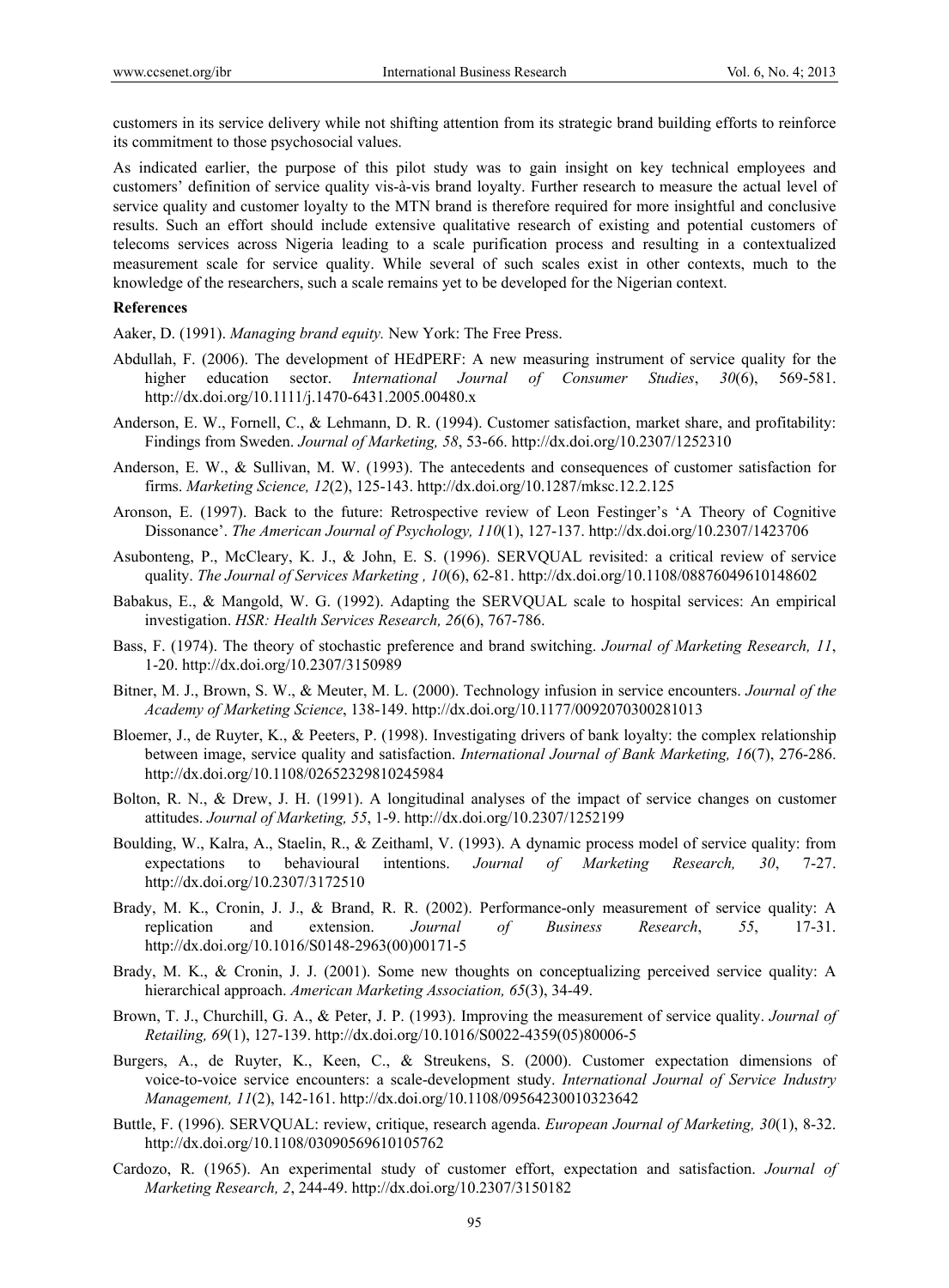- Caruana, A. (2002). Service loyalty: the effects of service quality and the mediating role of customer satisfaction. *European Journal of Marketing, 36*(7/8), 811-828. http://dx.doi.org/10.1108/03090560210430818
- Churchill, G., & Surprenant, C. (1982). An investigation into the determinants of customer satisfaction. *Journal of Marketing Research, 19*, 491-504. http://dx.doi.org/10.2307/3151722
- Cronin, J. J., & Taylor, S. A. (1992). Measuring service quality: A reexamination and extension. *Journal of Marketing, 56*, 55-68. http://dx.doi.org/10.2307/1252296
- Cronin, J. J., & Taylor, S. A. (1994). SERVPERF versus SERVQUAL: Reconciling performance-based and perceptions-minus-expectations measurement of service quality. *Journal of Marketing, 58*, 125-131. http://dx.doi.org/10.2307/1252256
- Crosby, P. B. (1979). *Quality is free: The art of making quality certain*. New York: McGraw Hill Custom Publishing.
- Dabholkar, P. A., Shepherd, D. C., & Thorpe, D. I. (2000). A comprehensive framework for service quality: an investigation of critical conceptual and measurement issues through a longitudinal study. *Journal of Retailing, 76*(2), 139-173. http://dx.doi.org/10.1016/S0022-4359(00)00029-4
- Dabholkar, P. A., Thorpe, D. I., & Rentz, T. J. (1996). A measure of service quality for retail stores: Scale development and validation. *Journal of the Academy of Marketing Science, 24*(1), 3-16. http://dx.doi.org/10.1007/BF02893933
- Dawar, N., & Parker, P. (1994). Marketing universals: consumers' use of brand name, price, physical appearance, and retailer reputation as signals of product quality. *Journal of Marketing, 58*(2), 81-95. http://dx.doi.org/10.2307/1252271
- Day, G. S. (1969). A two-dimensional concept of brand loyalty. *Journal of Advertising Research, 9*, 29-35.
- Dean, A. M. (2004). Rethinking customer expectations of service quality: Are call centres different. *The Journal of Services Marketing, 18*(1), 60-77. http://dx.doi.org/10.1108/08876040410520717
- de Chernatony, L., & Dall'Olmo Riley, F. (1998). Defining a "brand": Beyond the literature with experts' interpretations. *Journal of Marketing Management, 14*, 417-443. http://dx.doi.org/10.1362/026725798784867798
- de Ruyter, K., Wetzels, M., & Bloemer, J. (1998). On the relationship between perceived service quality, service loyalty and switching costs. *International Journal of Service Industry Management, 9*(5), 436-453. http://dx.doi.org/10.1108/09564239810238848
- Dick, A. S., & Basu, K. (1994). Customer loyalty: toward an integrated conceptual framework. *Journal of Academy of Marketing Science, 22*, 99-113. http://dx.doi.org/10.1177/0092070394222001
- Ehrenberg, A. S., Goodhardt, G. J., & Barwise, T. P. (1990). Double Jeopardy Re-visited. *Journal of Marketing, 54*(3), 82-91. http://dx.doi.org/10.2307/1251818
- Elliot, A. J., & Devine, P. G. (1994). On the motivational nature of cognitive dissonance: Dissonance as a Psychological Discomfort. *Journal of Personality and Social Psychology, 67*(3), 382-394. http://dx.doi.org/10.1037/0022-3514.67.3.382
- Festinger, L., & Carlsmith, J. M. (1959). Cognitive Consequences of forced compliance. *Journal of Abnormal and Social Psychology, 58*, 203-210. http://dx.doi.org/10.1037/h0041593
- Garvin, D. A. (1983). Quality on the line. *Harvard Business Review, 61*, 65-73.
- Gilmore, A. (2001). Call centre management: is service quality a priority? *Managing Service Quality, 11*(3), 153-159. http://dx.doi.org/10.1108/09604520110391315
- Gilmore, A. (2003). *Services marketing and management.* London: SAGE Publications.
- Greene, W. E., Walls, G. D., & Schrest, L. J. (1994). Internal marketing: the key to external marketing success. *Journal of Services Marketing, 8*, 5-13. http://dx.doi.org/10.1108/08876049410070682
- Gremler, D. D., & Brown, S. W. (1996). Service loyalty: its nature, importance, and implications. In B. Edvardsson, S. W. Brown, & R. E. Johnston (Eds.), *Advancing Service Quality: A Global Perspective* (pp. 171-80).
- Grönroos, C. (1982). An applied service marketing theory. *European Journal of Marketing, 16*(7), 30-41.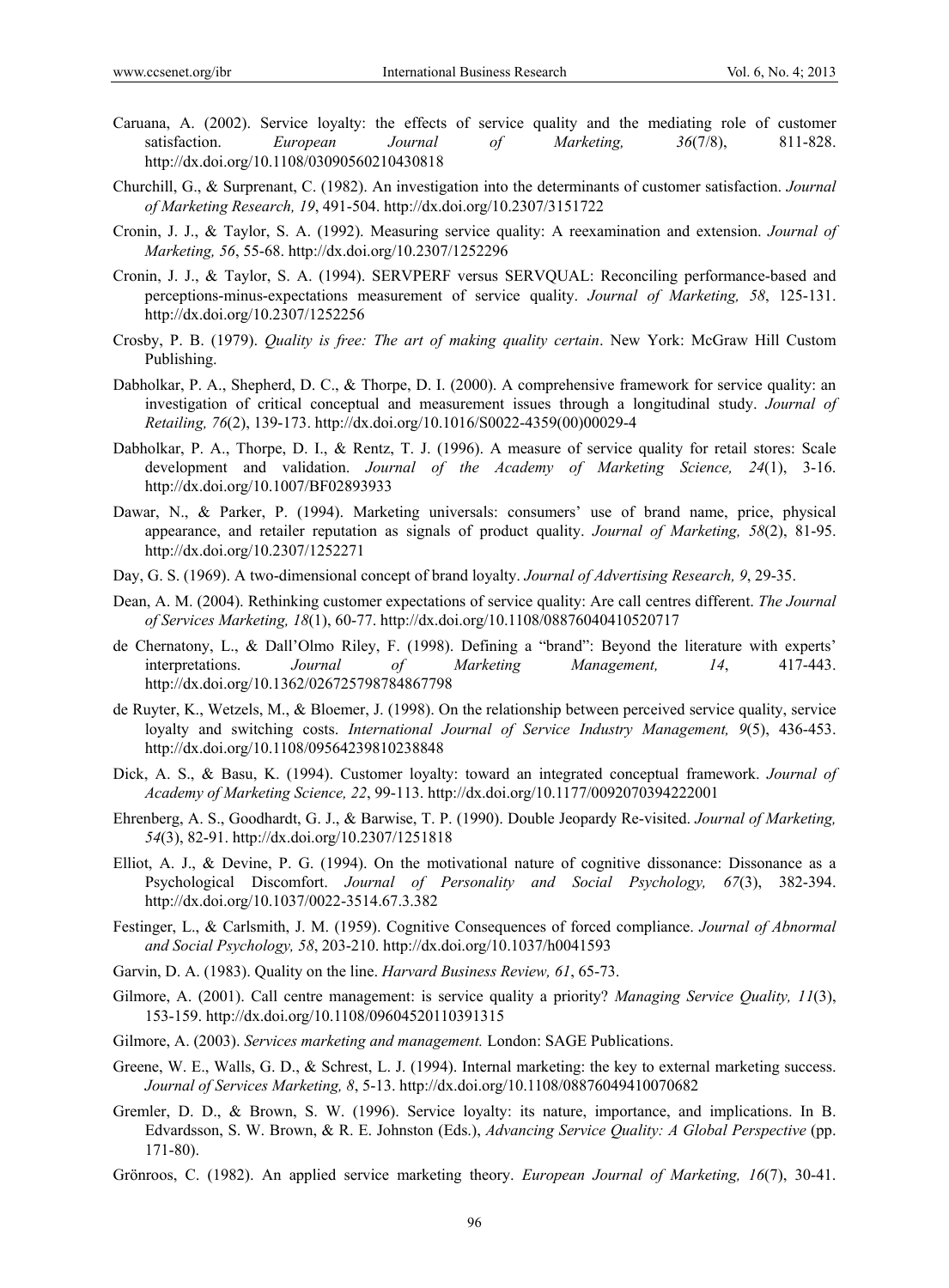http://dx.doi.org/10.1108/EUM0000000004859

- Grönroos, C. (1993). A service quality model and its marketing implications. *Emerald Journal of Marketing, 18*(4), 36-44. http://dx.doi.org/10.1108/EUM0000000004784
- Holbrook, M. B., & Corfman, K. P. (1985). Quality and value in the consumption experience: Phaedrus rides again. In J. Jacoby, & J. Olson (Eds.), *Perceived Quality* (pp. 31-57). Massachusetts: Lexington Books.
- Howard, J. A., & Sheth, J. N. (1969). *The theory of buyer behavior.* New York: John Wiley & Sons.
- Jacoby, J., & Kyner, B. (1973). Brand loyalty versus repeat purchasing behaviour. *Journal of Marketing Research*, 1-9. http://dx.doi.org/10.2307/3149402
- Johnston, R. (1995). The zone of tolerance: exploring the relationship between service transactions and satisfaction with the overall service. *International Journal of Service Industry Management, 6*(2), 46-61. http://dx.doi.org/10.1108/09564239510084941
- Juran, D. (1988). *Juran on planning for quality.* New York: Harper & Row.
- Kanji, G. K., Malek, A., & Tambi, B. A. (1999). Total quality management in UK higher education institutions. *Total Quality Management, 10*(1), 129-153. http://dx.doi.org/10.1080/0954412998126
- Kelkar, M. (2010). SERVDIV: A Vedic approach to measurement of service quality. *Services Marketing Quarterly, 31*(4), 420-433. http://dx.doi.org/10.1080/15332969.2010.510722
- Kotler, P., Armstrong, G., & Cunningham, P. H. (1999). *Principles of marketing* (4th Canadian ed.). Ontario: Prentice Hall Canada Incorporated.
- Landrum, H., Prybutok, V., Zhang, X., & Peak, D. (2009). Measuring IS system service quality with SERVQUAL: Users' perceptions of relative importance of the five SERVPERF dimensions. *Informing Science: The International Journal of an Emerging Transdiscipline, 12*, 17-35.
- Lusch, R. F., & Vargo, S. L. (2006). Service-dominant logic: Reactions, reflections and refinements. *Marketing Theory, 6*(3), 281-288. http://dx.doi.org/10.1177/1470593106066781
- Marr, B., & Neely, A. (2004). *Managing and measuring for value: the case of call centre performance.* Bedfordshire: Cranfield School of Management, Fujitsu.
- McDonald, M. H., de Chernatony, L., & Harris, F. (2001). Corporate marketing and service brands: moving beyond the fast-moving consumer goods model. *European Journal of Marketing, 35*(3/4), 335-352. http://dx.doi.org/10.1108/03090560110382057
- Miciak, A., & Desmanais, M. (2001). Benchmarking service quality performance at business-to-business call centres. *Journal of Business & Industry Marketing, 16*(5), 340-453. http://dx.doi.org/10.1108/08858620110400205
- Milgrom, P., & Roberts, J. (1986). Price and advertising signals of product quality. *Journal of Political Economy, 94*(4), 796-821. http://dx.doi.org/10.1086/261408
- Oliver, R. L. (1977). Effect of expectation and disconfirmation on post-expense product evaluations: an alternative interpretation. *Journal ofApplied Psychology, 62*(4), 480-86. http://dx.doi.org/10.1037/0021-9010.62.4.480
- Oliver, R. L. (1980). A cognitive model of the antecedents and consequences of satisfaction decisions. *Journal of Marketing Research, 17*, 460-469. http://dx.doi.org/10.2307/3150499
- Oliver, R. (1997). Loyalty and profit: long term effects of satisfaction. In R. Oliver (Ed.), *Satisfaction: a behavioural perspective on the consumer.* London: McGraw-Hill.
- Olshavsky, R. W., & Miller, J. A. (1972). Consumer expectations, product performance and perceived product quality. *Journal of Marketing Research, 9*, 19-21. http://dx.doi.org/10.2307/3149600
- Olson, J. C., & Dover, P. (1976). Effects of expectation creation and disconfirmation on belief elements of cognitive structure. In B. B. Anderson (Ed.), *Advances in Consumer Research* (Vol. 3, pp. 168-175). Chicago: Association for Consumer Research.
- Pallak, M., & Pittman, T. (1972). General motivational effects of dissonance arousal. *Journal of Personality and Social Psychology, 21*, 349-358. http://dx.doi.org/10.1037/h0032266
- Parasuraman, Z., Zeithaml, V. A., & Berry, L. L. (1985). A conceptual model of service quality and its implications for future research. *Journal of Marketing, 49*, 41-50. http://dx.doi.org/10.2307/1251430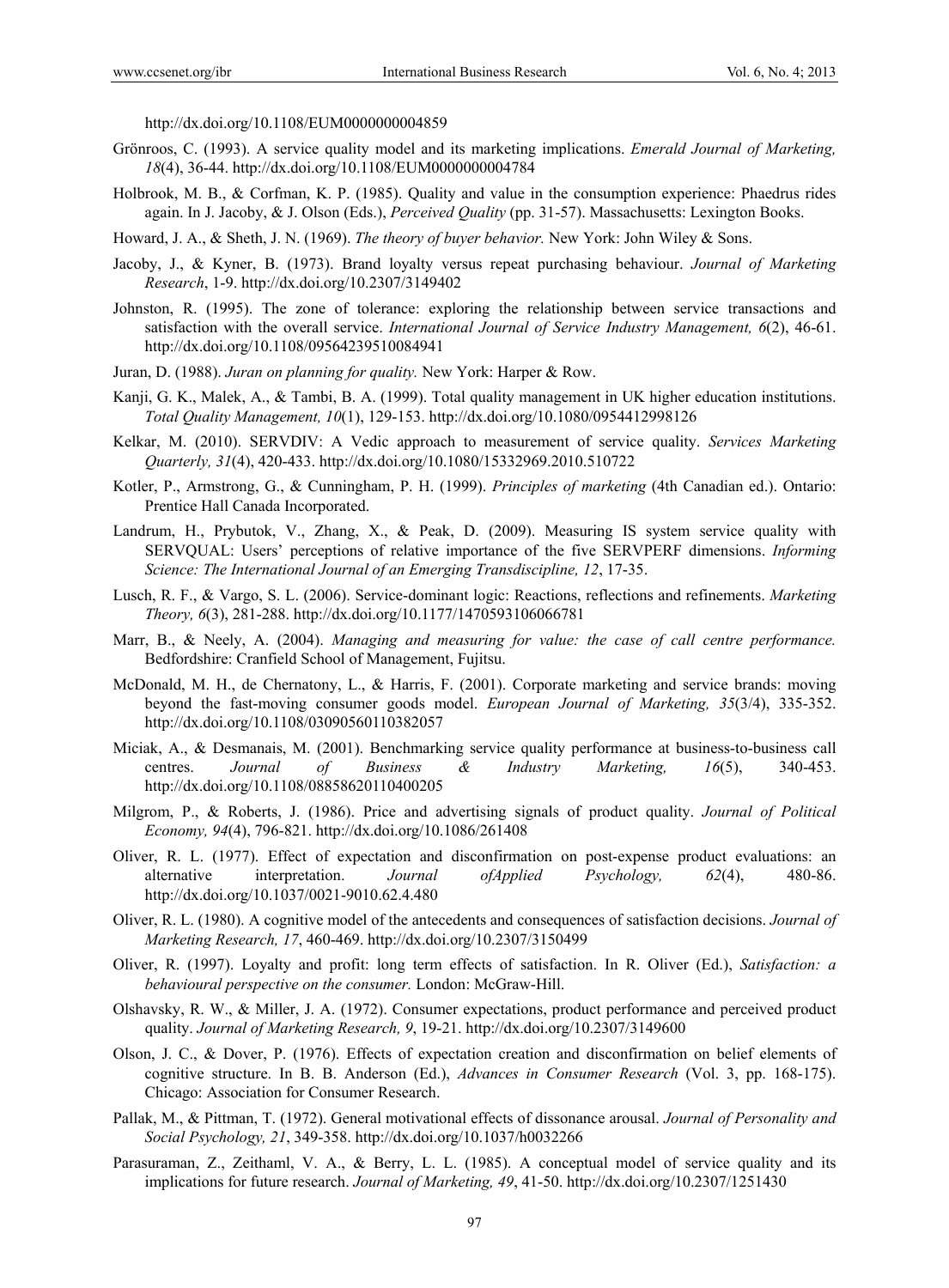- Parasuraman, A., Zeithaml, V. A., & Berry, L. L. (1988). SERVQUAL: A multiple-item scale for measuring consumer perceptions of service quality. *Journal of Retailing, 64*(1), 12-40.
- Parasuraman, A., Zeithaml, V. A., & Berry, L. L. (1994). Alternative scales for measuring service quality: a comparative assessment based on psychometric and diagnostic criteria. *Journal of Retailing, 70*, 201-230. http://dx.doi.org/10.1016/0022-4359(94)90033-7
- Parasuraman, A., Zeithaml, V. A., & Malhotra, A. (2005). E-S-QUAL: A multiple-item scale for assessing electronic service quality. *Journal of Service Research, 7*(X), 1-21.
- Philip, G., & Hazlett, S. A. (1997). The measurement of service quality: a new P-C-P attributes model. *International Journal of Quality & Reliability Management, 14*(3), 260-286. http://dx.doi.org/10.1108/02656719710165482
- Phillips, L. W., Chang, D. R., & Buzzell, R. D. (1983). Product quality, cost position and business performance: A test of some key hypotheses. *American Marketing Association, 47*(2) 26-43.
- Porter, L. J., & Parker, A. J. (1993). Total quality management: the critical success factors. *Total Quality Management, 4*(1), 13-22. http://dx.doi.org/10.1080/09544129300000003
- Powell, T. C. (1995). Total quality management as competitive advantage: a review and empirical study. *Strategic Management Journal, 16*(1), 15-37. http://dx.doi.org/10.1002/smj.4250160105
- Quinn, J. B., Doorley, T. L., & Paquette, P. C. (1990). Beyond products: services-based strategy. *Harvard Business Review, 68*, 58-68.
- Rao, A. R., & Monroe, K. B. (1989). The effect of price, brand name, and store name on buyers' perceptions of product quality: an integrative review. *Journal of Marketing Research, 26*(3), 351-357. http://dx.doi.org/10.2307/3172907
- Sivadas, E., & Baker-Prewitt, J. L. (2000). An examination of the relationship between service quality, customer satisfaction and store loyalty. *International Journal of Retail & Distribution Management, 28*(2), 73-82. http://dx.doi.org/10.1108/09590550010315223
- Taylor, S. A., & Baker, T. L. (1994). An assessment of the relationship between service quality and customer satisfaction in the formation of consumers' purchase intentions. *Journal of Retailing, 70*(2), 163-178. http://dx.doi.org/10.1016/0022-4359(94)90013-2
- Teas, R. K. (1993). Expectations, performance evaluation, and consumers' perceptions of quality. *Journal of Marketing, 57*(4), 18-34. http://dx.doi.org/10.2307/1252216
- van Dun, Z., Bloemer, J., & Henseler, J. (2011). Perceived customer contact centre quality: Conceptual foundation and scale development. *The Services Industries Journal,* 1-17.
- Vargo, S. L., & Lusch, R. F. (2004). The four service marketing myths: remnants of a goods-based, manufacturing model. *Journal of Service Research, 6*(4), 32-335. http://dx.doi.org/10.1177/1094670503262946
- Vargo, S. L., & Morgan, F. W. (2005). An historical reexamination of the nature of exchange: the service-dominant perspective. *Journal of Macromarketing, 25*(1), 42-53. http://dx.doi.org/10.1177/0276146705275294
- Yi, Y., & Jeon, H. (2003). Effects of loyalty programs on value perception, program loyalty, and brand loyalty. *Journal of the Academy of Marketing Science, 31*(3), 229-240. http://dx.doi.org/10.1177/0092070303031003002
- Zeithaml, V. A., Berry, L. L., & Parasuraman, A. (1993). The nature and determinants of customer expectations of service. *Journal of the Academy of Marketing Science, 21*(1), 1-12. http://dx.doi.org/10.1177/0092070393211001
- Zeithaml, V. A., Berry, L. L., & Parasuraman, A. (1996). The behavioral consequences of service quality. *Journal of Marketing, 60*, 31-46. http://dx.doi.org/10.2307/1251929
- Zeithaml, V. A. (1988). Consumer perceptions of price, quality, and value: a means-end model and synthesis of evidence. *Journal of Marketing, 52*, 2-22. http://dx.doi.org/10.2307/1251446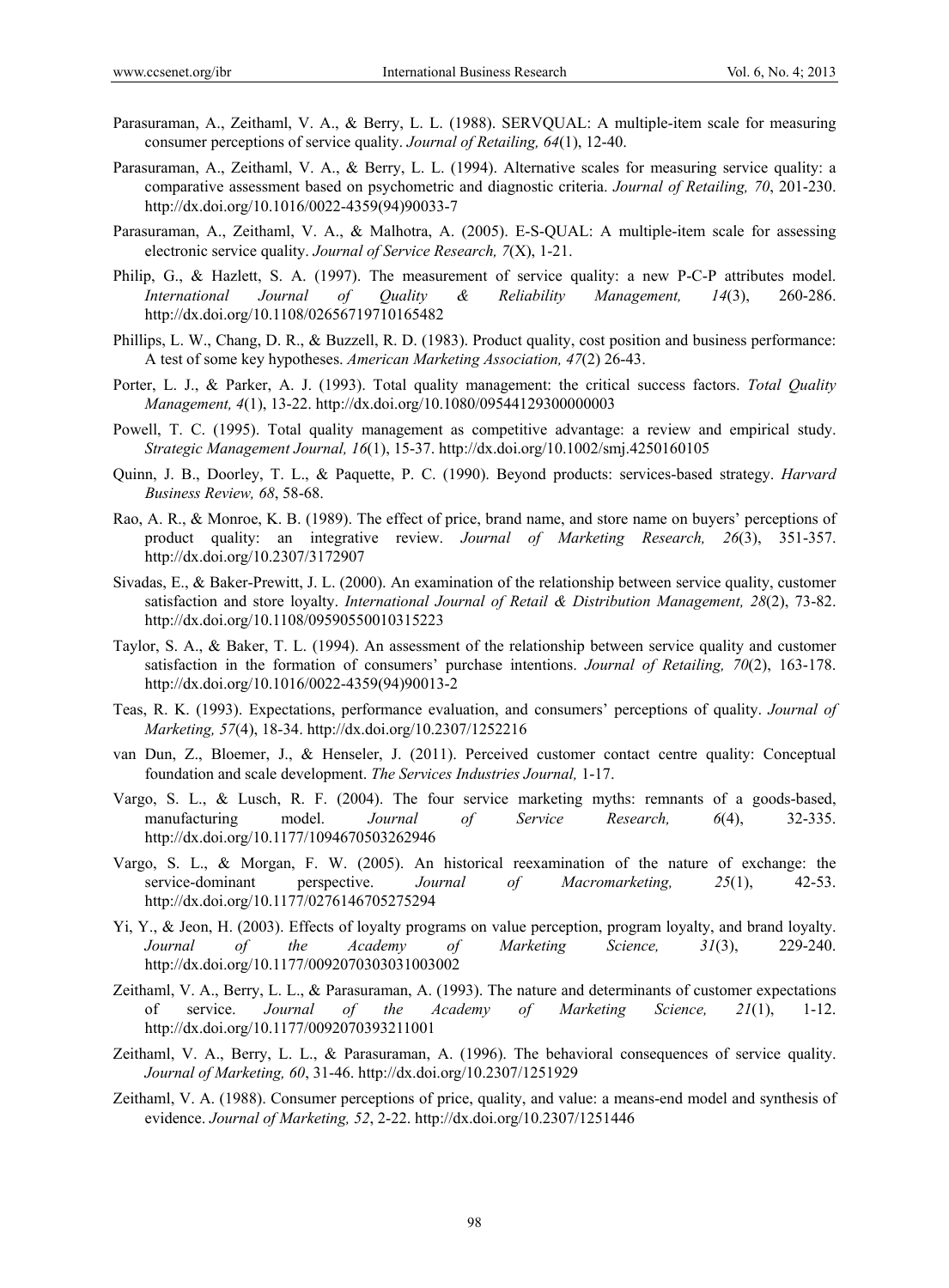# **Appendix**

|             | <b>FREQUENCY</b> | $\frac{0}{0}$ |
|-------------|------------------|---------------|
| Yes         | 37               | 24.7          |
| No          | 71               | 47.3          |
| Indifferent | 37               | 24.7          |
| No response |                  | 3.3           |
| TOTAL       | 150              | 100.0         |

Appendix 1. Will you say MTN has met your expectations?

# Appendix 2. How will you judge MTN's quality?

|              | <b>FREQUENCY</b> | $\%$  |
|--------------|------------------|-------|
| Very low     |                  | 3.3   |
| Low          | 43               | 28.7  |
| High         | 74               | 49.3  |
| Very high    | 9                | 6.0   |
| Indifferent  | 15               | 10.0  |
| No response  | 4                | 2.7   |
| <b>TOTAL</b> | 150              | 100.0 |

# Appendix 3. Overall, how satisfied are you with MTN?

|                  | <b>FREQUENCY</b> | $\%$  |
|------------------|------------------|-------|
| Very satisfied   | 4                | 2.7   |
| Satisfied        | 66               | 44.0  |
| Very unsatisfied | 11               | 7.3   |
| Unsatisfied      | 48               | 32.0  |
| Indifferent      | 17               | 11.3  |
| No response      | 4                | 2.7   |
| <b>TOTAL</b>     | 150              | 100.0 |
|                  |                  |       |

# Appendix 4. "I use MTN because of its quality". To what extent do you agree with this?

|              | <b>FREQUENCY</b> | $\frac{0}{0}$ |
|--------------|------------------|---------------|
| Agree        | 53               | 35.3          |
| Disagree     | 51               | 34.0          |
| Indifferent  | 42               | 28.0          |
| No response  | 4                | 2.7           |
| <b>TOTAL</b> | 150              | 100.0         |

# Appendix 5. How likely will you switch to other brands if they offer the same or better features?

|               | <b>FREQUENCY</b> | $\%$  |
|---------------|------------------|-------|
| Very likely   | 63               | 42.0  |
| Likely        | 39               | 26.0  |
| Very unlikely | 10               | 6.7   |
| Unlikely      | 24               | 16.0  |
| Indifferent   | 10               | 6.7   |
| No response   | $\overline{4}$   | 2.7   |
| Total         | 150              | 100.0 |